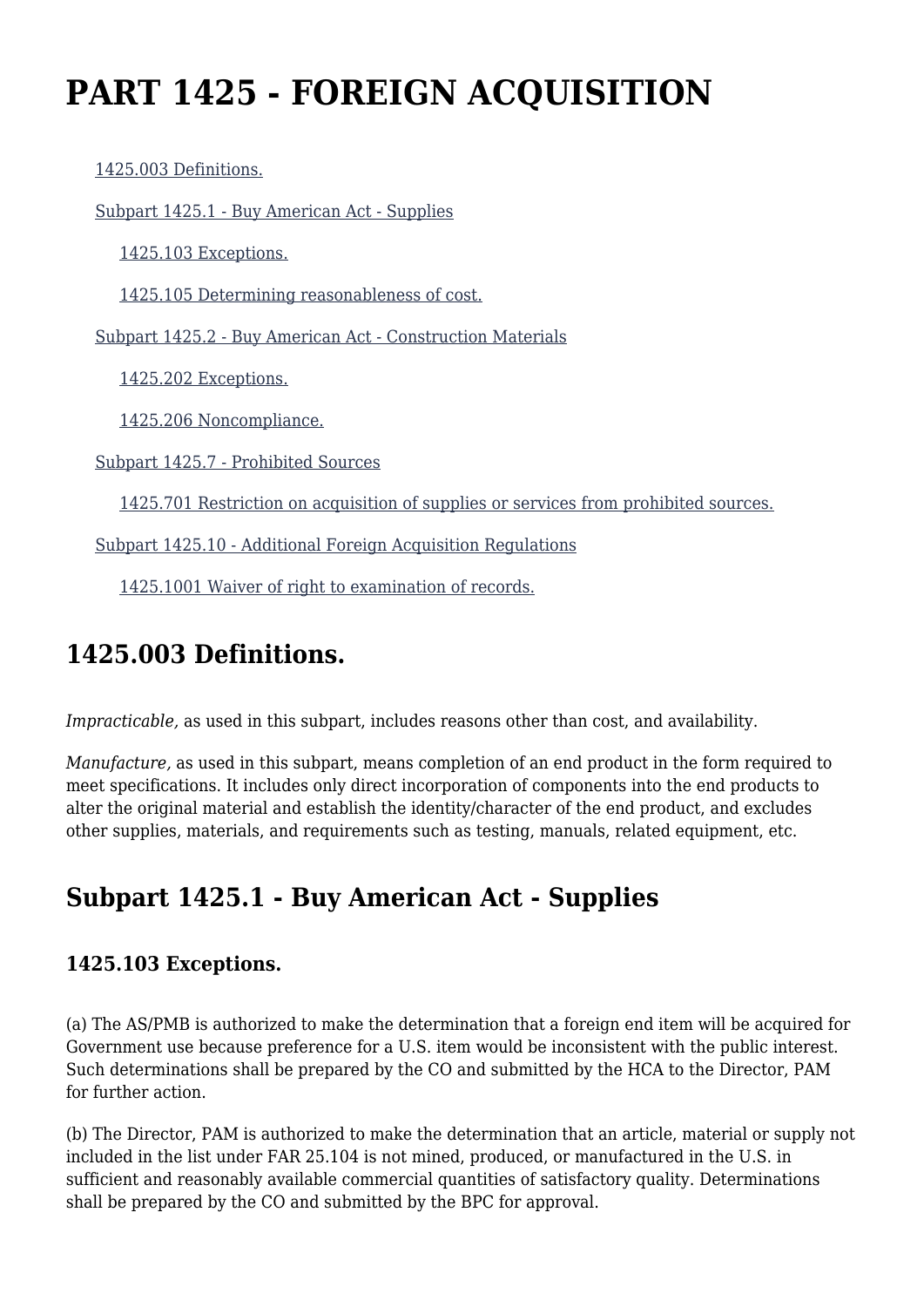(c) Contracting activities which have information justifying the removal of an item from the list under FAR 25.104 shall submit such information to the Director, PAM for further disposition.

#### **1425.105 Determining reasonableness of cost.**

(a) In unusual circumstances, the Director, PAM may authorize the use of evaluation differentials other than those prescribed in FAR 25.105 for a particular acquisition.

(b) Requests for use of other evaluation differentials shall be submitted by the HCA to the Director, PAM for further action.

## **Subpart 1425.2 - Buy American Act - Construction Materials**

#### **1425.202 Exceptions.**

(a)(1) The CO may determine the reasonableness of cost as determined by the formula in 1425.203-70.

(2) The Director, PAM has the authority to make the determination that use of U.S. construction material would be impracticable. Failure of the Director, PAM to issue a determination within 30 days after receipt of a request will be deemed approval for use of the cited foreign material.

(3) For items not on the list at FAR 25.108(d), the CCO may make the non-availability determination if the items cost less than the SAT. The HCA may make the non-availability determination when the cost of the items exceeds the SAT.

(b) [Reserved]

#### **1425.206 Noncompliance.**

The CO will report, in writing, any use of non-excepted, foreign construction materials by contractors, subcontractors and suppliers through the HCA to the Director, PAM for debarment action in accordance with Subpart 1409.4.

### **Subpart 1425.7 - Prohibited Sources**

#### **1425.701 Restriction on acquisition of supplies or services from prohibited sources.**

The AS/PMB is authorized to request permission from the Office of Foreign Assets Control (OFAC) for DOI use of supplies and services from the sources described in FAR 25.701. Requests shall be prepared by the CO and submitted through the HCA to the Director, PAM.